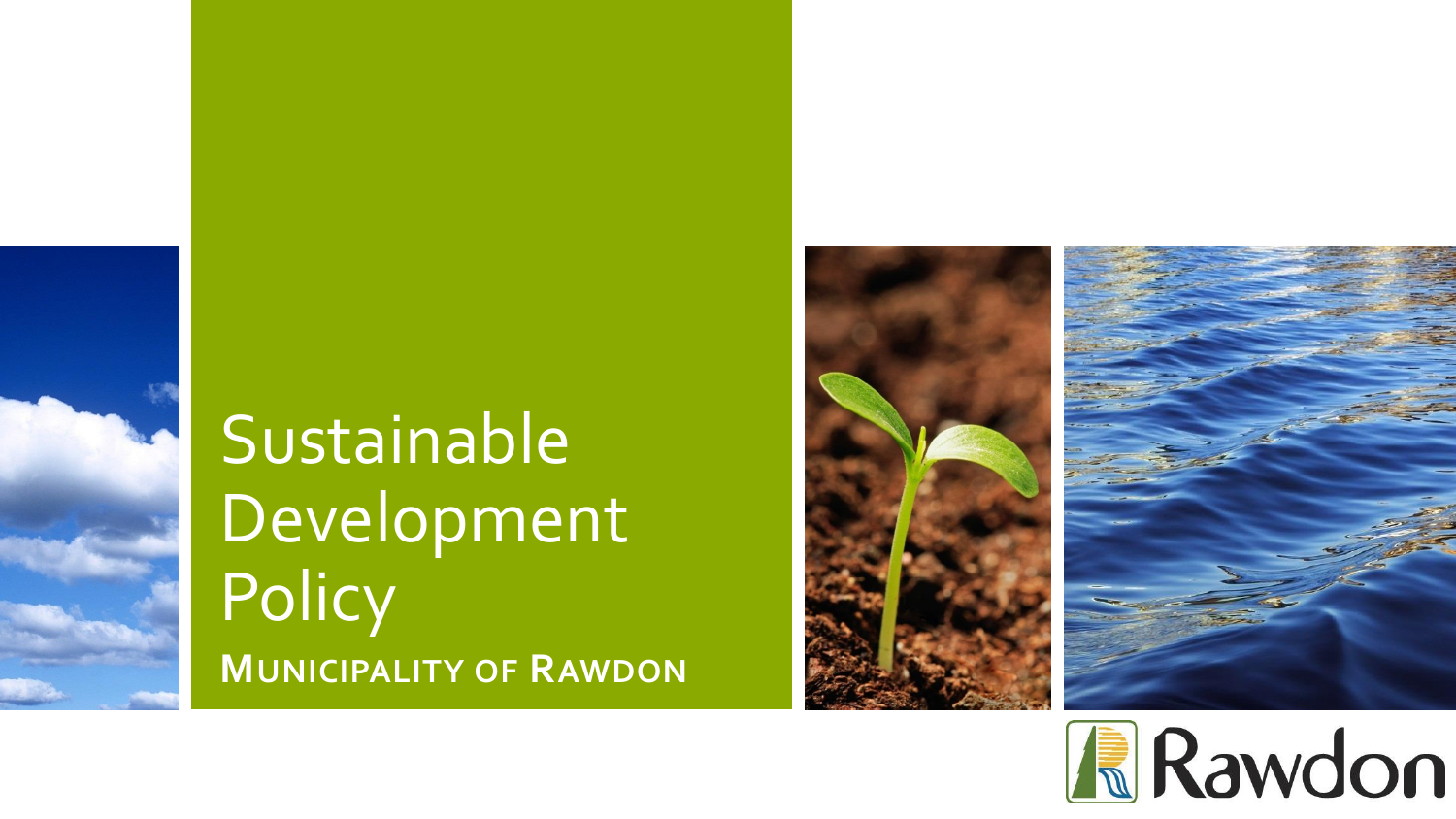#### Introduction

The Municipality of Rawdon's sustainable development policy demonstrates its commitment to take the Québec Sustainable Development Act and its principles into account in the management of its economic, environmental and social activities.

This policy's guiding principles will help the Municipality promote economic development, preserve the environment and ensure the well-being of the community as well as future generations.

The sustainable development policy will be considered as the decision-making framework within the municipal administration to guide and enrich the actions related to the responsibilities that are subject to it and this in the greatest respect for VISION 2030, shared with the citizens of Rawdon.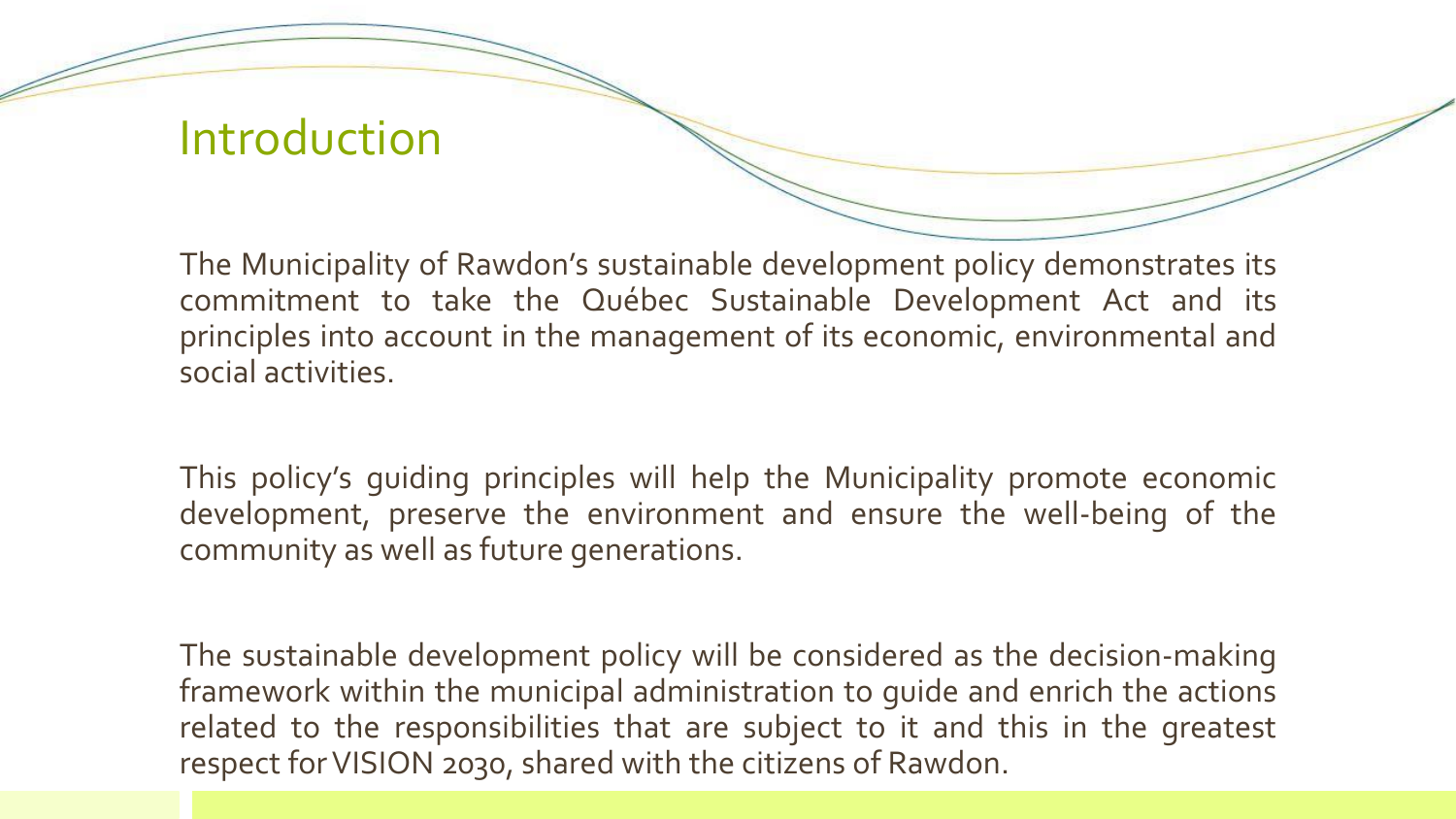

Rawdon is a municipality at a crossroads, attractive because of its community vitality, its diverse tourist activities, its enviable natural assets and unique cultural diversity within Quebec. The quality of life of its citizens is at the heart of municipal decisions.

We wish to continue the development of the municipality and build on a solid foundation of sustainable development. The desire to plan our future and give us the means to meet our objectives is reflected in the guiding principles of our sustainable development policy: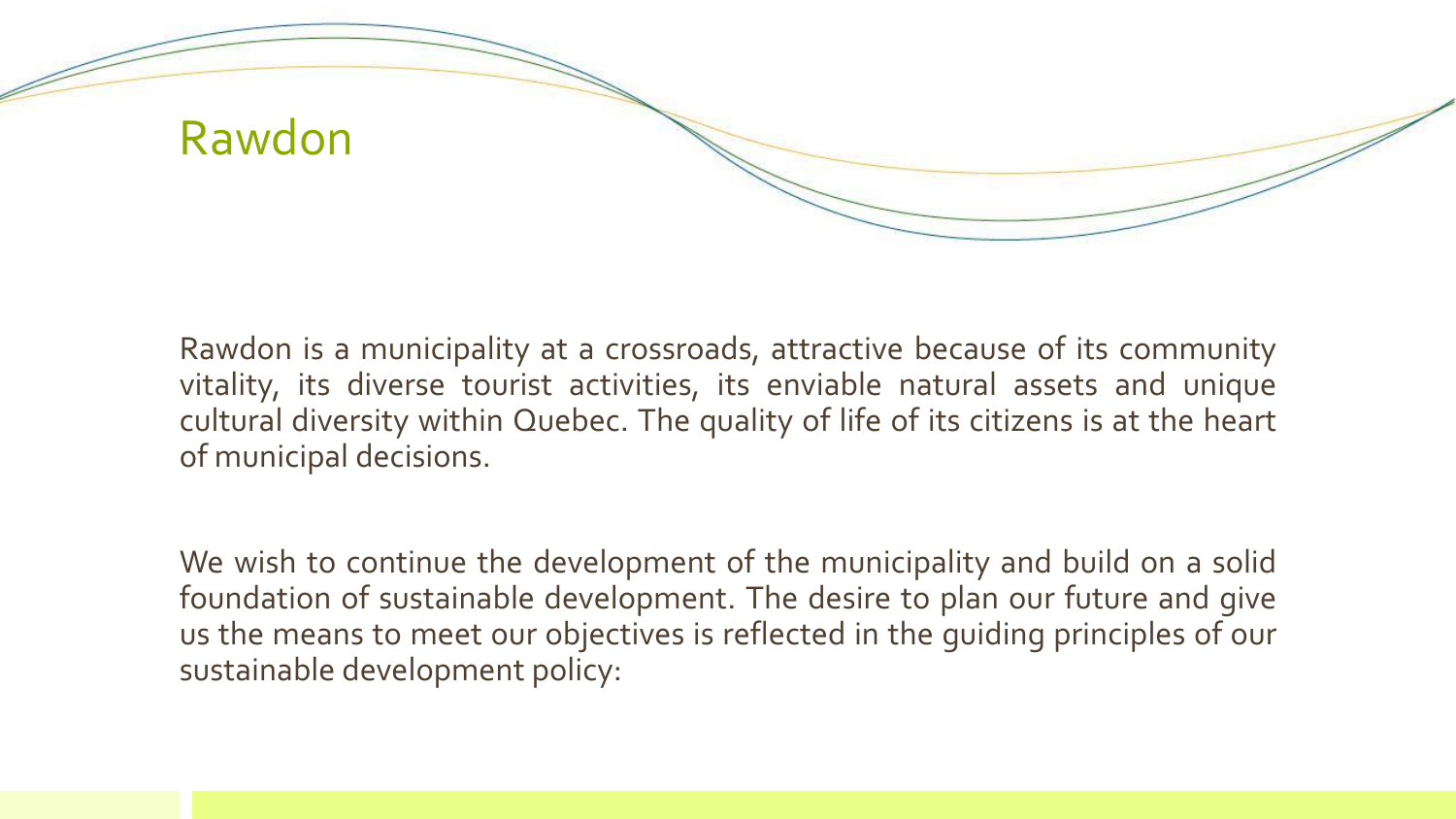## Our vision In 2030, Rawdon will shine thanks to being: 1. VISION, MISSION, VALUES OF RAWDON

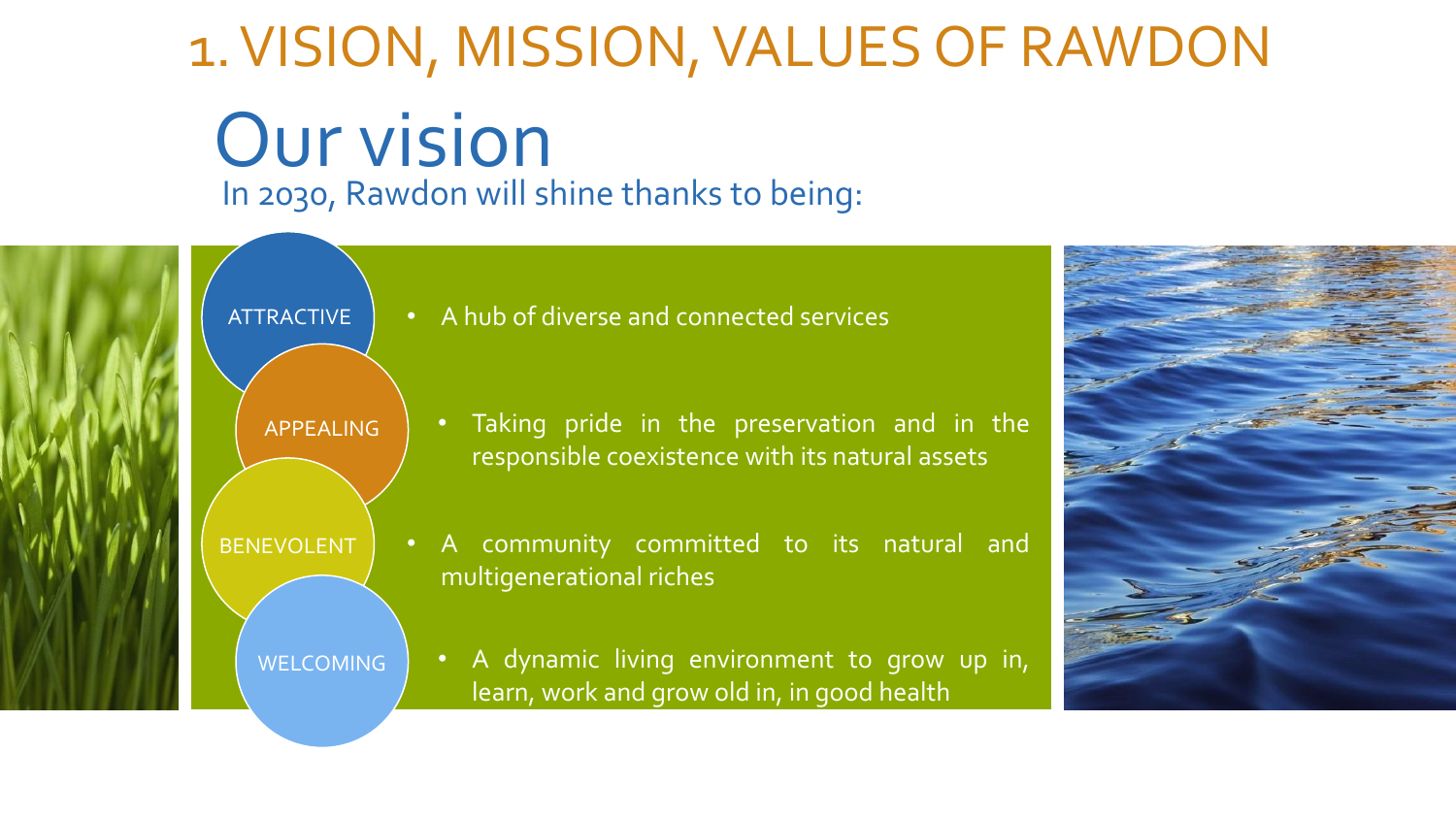#### The Municipality's mission

The Municipality of Rawdon's mission is to contribute to the quality of life of its citizens, to the preservation of the environment, to its economic momentum as well as its cultural and community vitality. To do this, it provides efficient municipal services all the while respecting the principles of sustainable development.

#### **Our values:**

- Respect
- Responsibility
- Thoroughness
- Collaboration
- Transparency

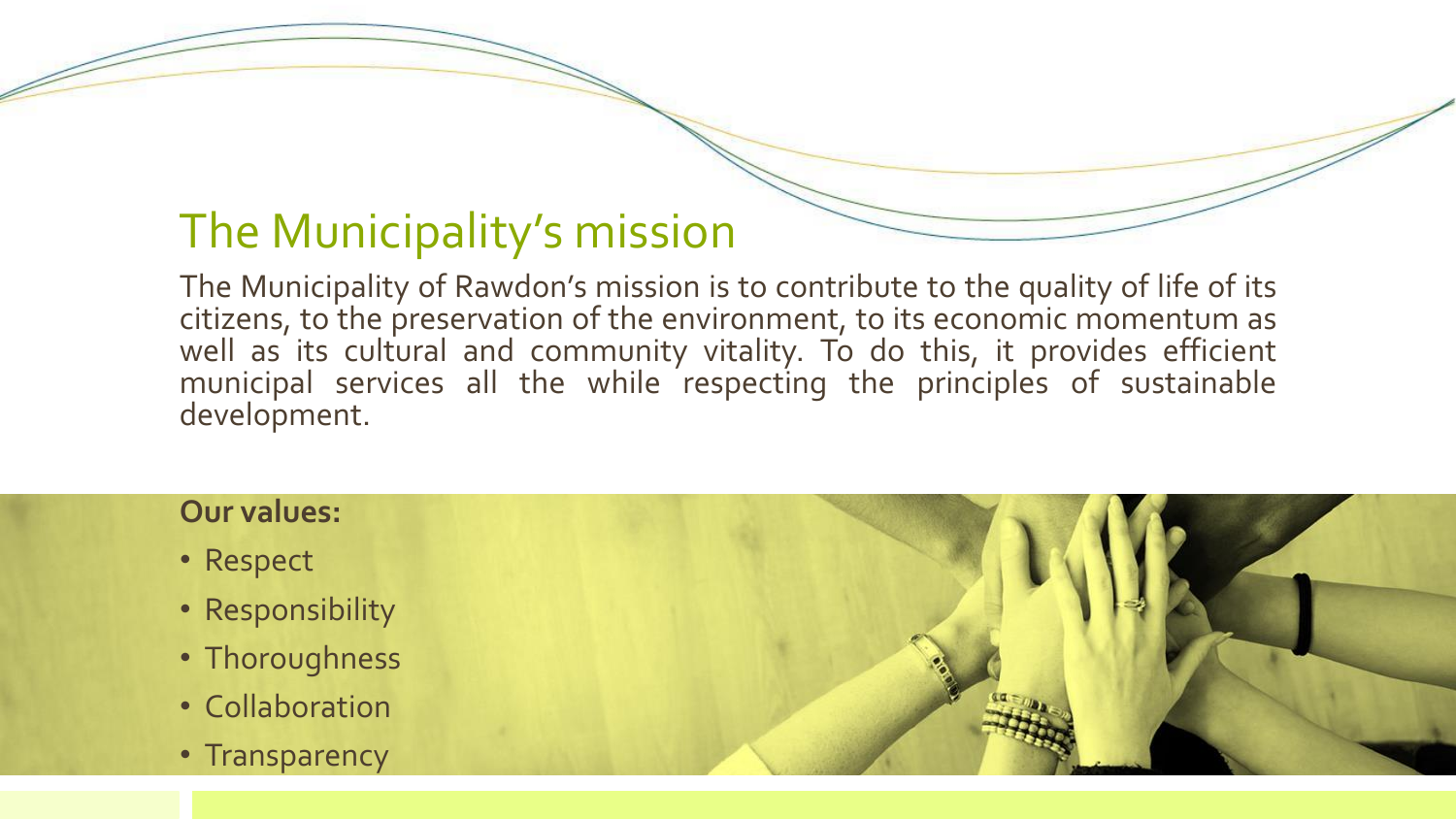#### 2. GUIDING PRINCIPLES

The Municipality of Rawdon is commited to respecting the following guiding principles in its decision making and actions:

- 
- Apply good governance practices
- Build long term sustainable economic development
- Prioritize the quality of life of its citizens
- Take public consultations to heart in its decision making process
- Provide its employees with a quality and stimulating work environment
- Work to diminish its ecological footprint on Rawdon territory
- Encourage community life and social commitment



Rawdon knows and enforces, in strict conformity, the laws and regulations governing environmental, social and economic issues related to municipal sector requirements.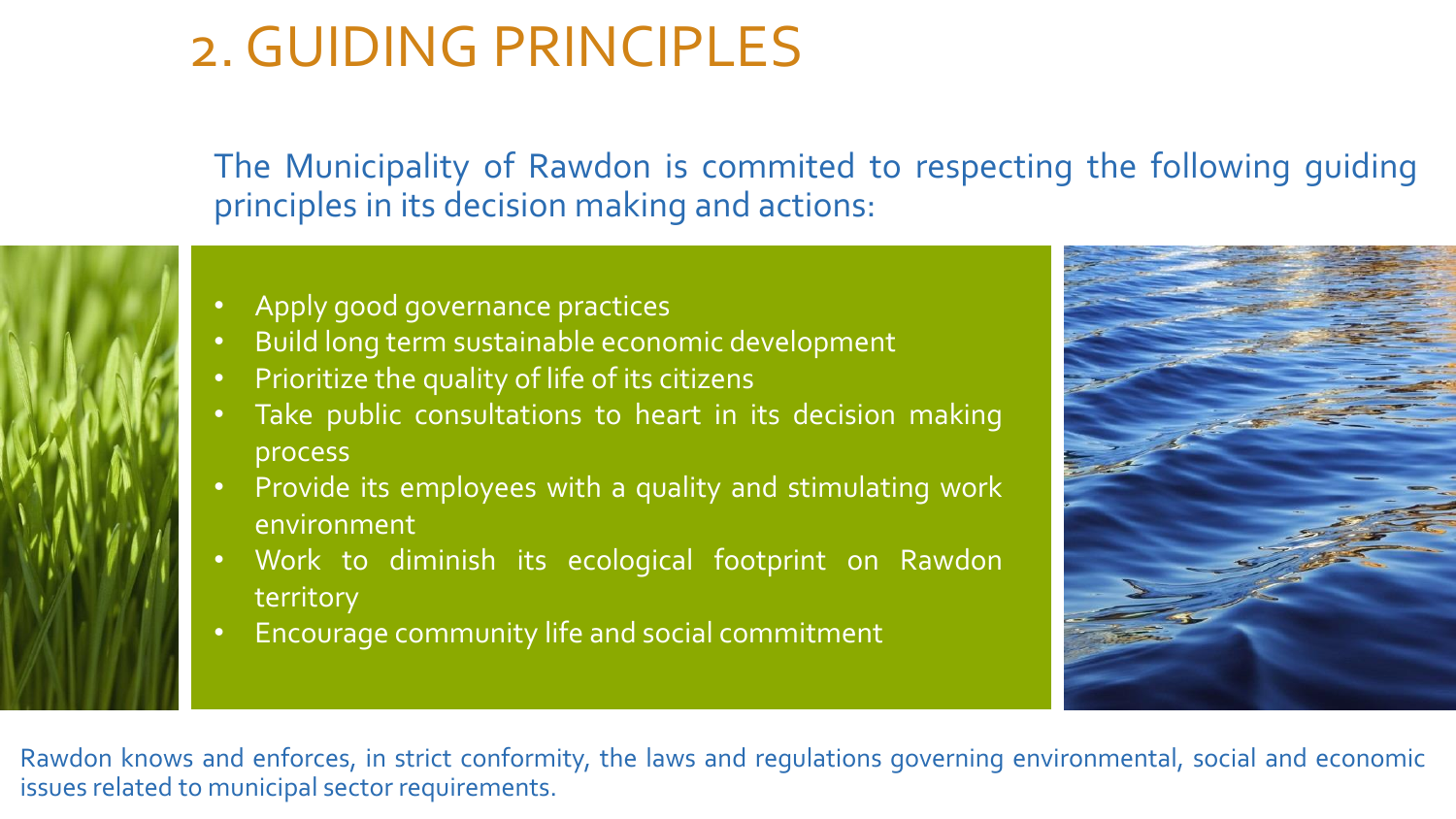#### 3. KEY ISSUES

The diagnosis made in the context of a citizen consultation process highlights the following key issues for the coming years:

- 
- Remain an efficient administration that is consistent with regards to the needs of the community
- To provide future generations with a living environment where they can meet or remain one step ahead of their needs
- To enhance the municipality's economic vitality in a responsible manner
- To value and protect its natural environments as well as its rich cultural and historical heritage

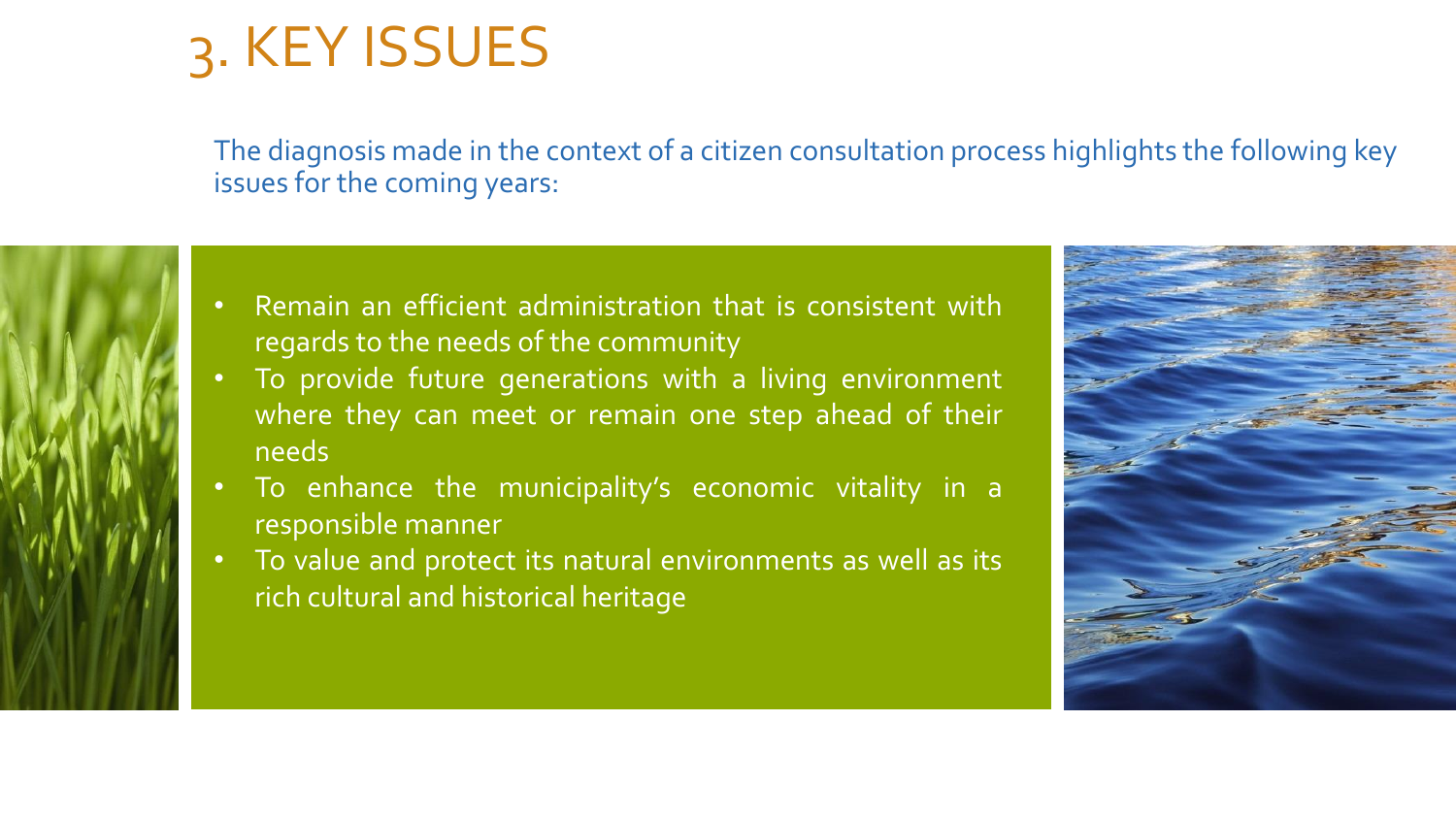## 4. STRATEGIC GUIDELINES AND PRIORITIES

**GUIDELINE**

1

#### A quality of life where the well-being of citizens is at the heart of its concerns

## Strategic orientations:

- Offer parks, trails and quality public spaces
- Encourage a healthy lifestyle
- Offer a variety of sports and recreational activities that are accessible to the whole community
- Provide activities that highlight Rawdon's culture, ethnic diversity and its built historical heritage
- Encourage the community to support local agricultural food providers
- Provide a safe environment throughout the municipal territory
- Encourage neighborhood life and a sense of belonging
- Improve access to education, training and stimulate the thirst for knowledge among our youth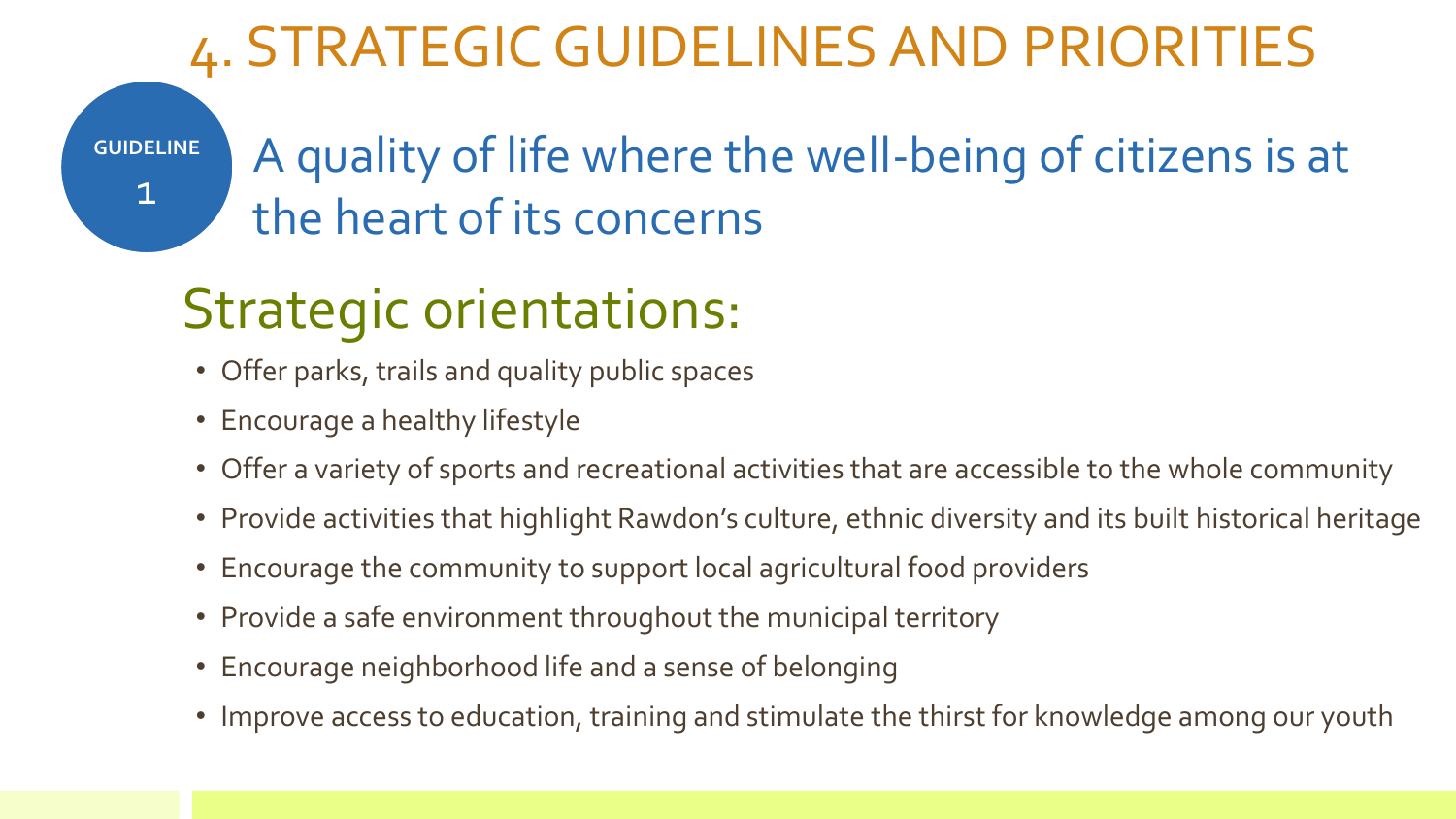**GUIDELINE** 2

#### A developed territory with integrated land-use, with the utmost respect for the environment

#### Strategic orientations:

- Ensure the protection of shorelines and the development of natural attractions
- Promote the responsible behaviour of citizens to reduce their ecological footprint
- Ensure responsible management of drinking water and wastewater
- Reduce greenhouse gas emissions (GHG)
- Manage raw materials and waste (MRW)
- Reduce energy consumption within municipal administration and municipal infrastructure
- Enhance development, management and urban planning by integrating the principles of sustainable development
- Promote sustainable mobility and access to public places for everyone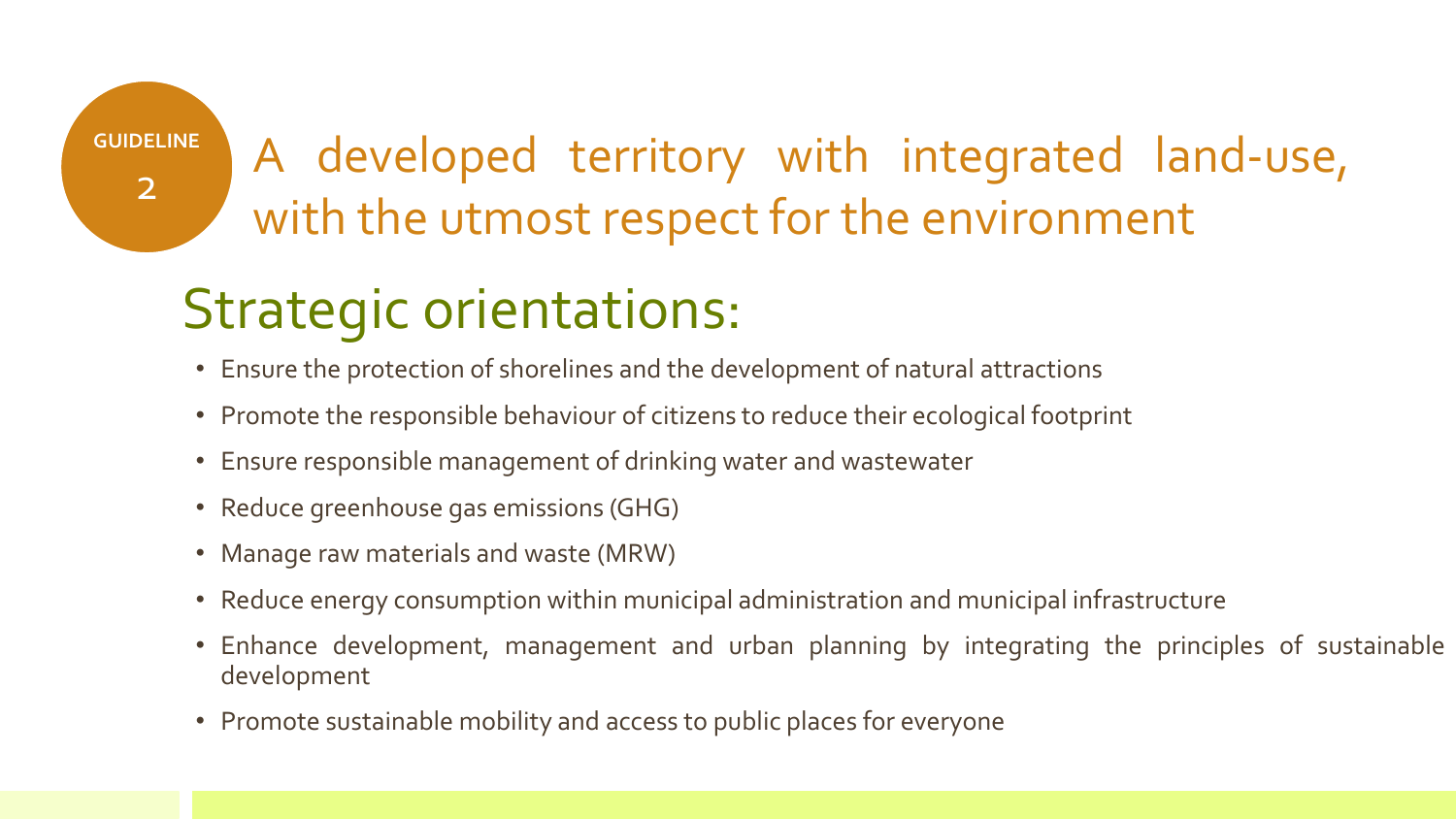#### Dynamic and sustainable economic development

#### Strategic orientations:

**GUIDELINE**

3

- Provide enough quality, local health and wellness services to meet the needs of the community
- Create an attractive city-centre for businesses and responsible and added value service professionals to meet the community's need of proximity
- Develop a tourism offering that highlights recreational activities, food, natural, cultural and historical attractions specific to its territory
- Define the focus of development of Rawdon's industrial park, creating a business magnet and incentives for businesses that are directly or indirectly related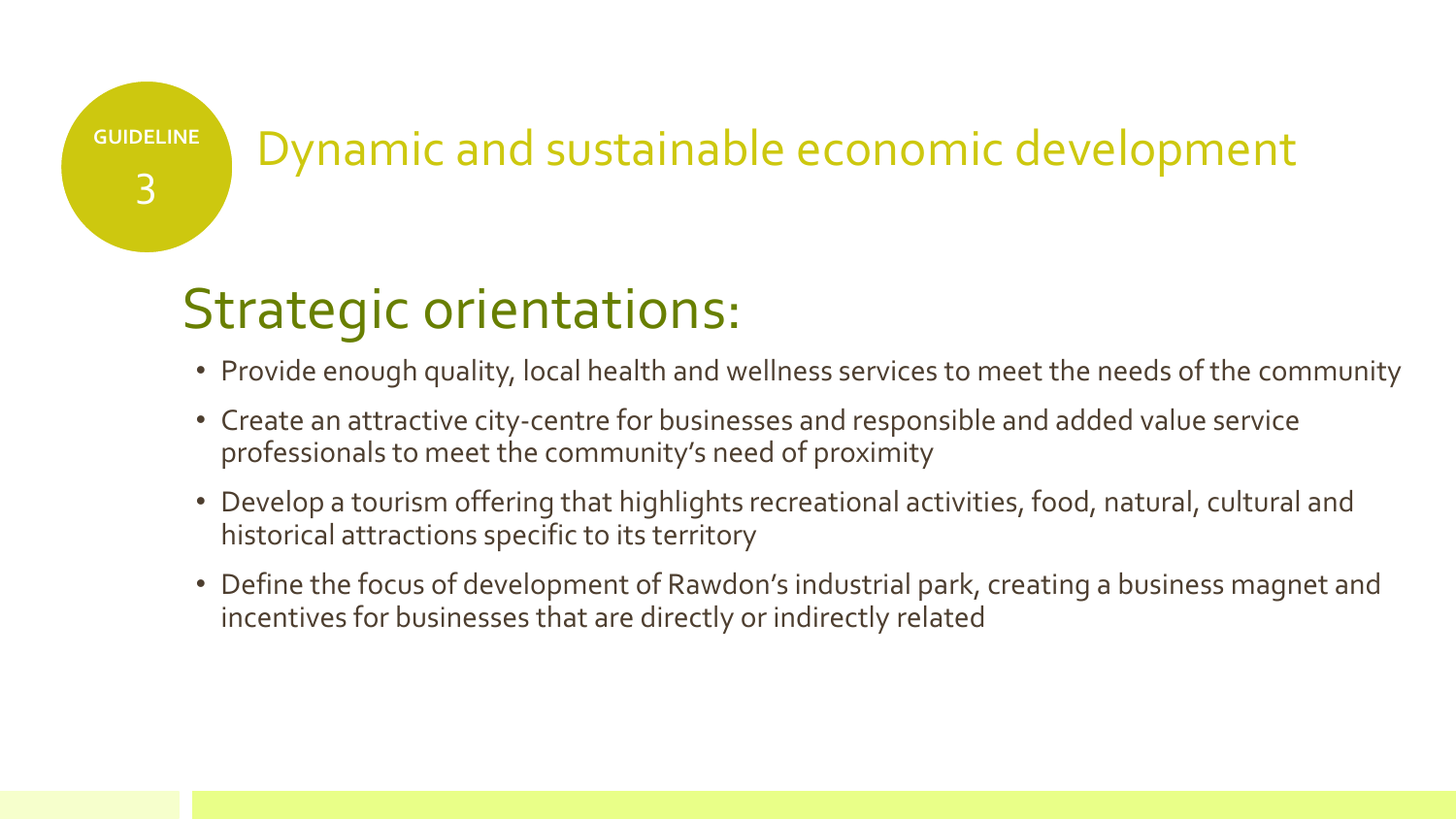**GUIDELINE**

4

#### An efficient and responsible municipal administration, serving the community

#### Strategic orientations:

- Encourage the community and its representatives to participate and get involved in the municipality's strategic planning and decisions
- Take part in and support consultation and partnership initiatives that encourage community involvement, support the local economy and the synergy among the community partners
- To develop an effective governance structure to meet the needs of the community
- Increase the municipal administration's organizational performance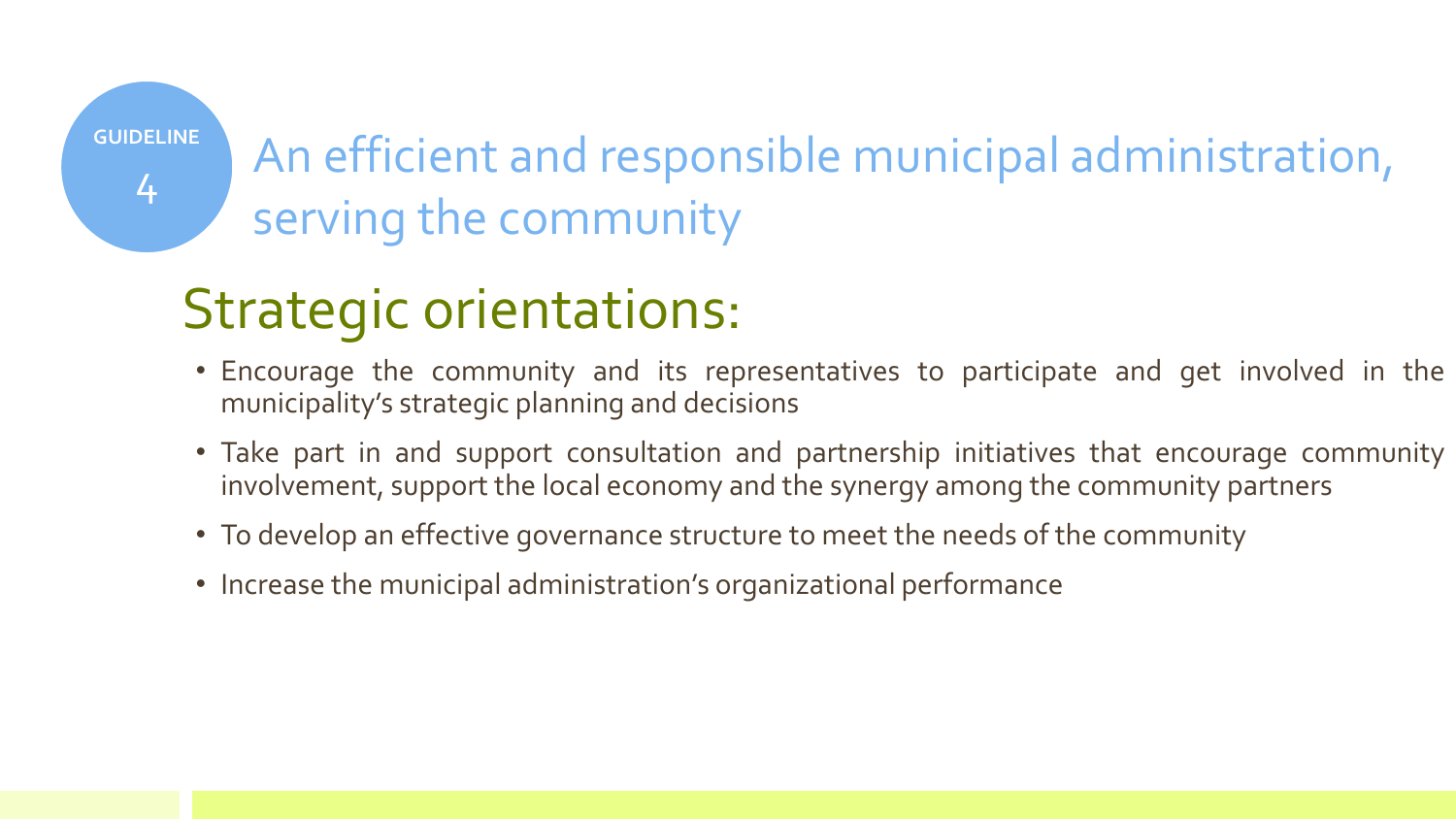#### 5. SCOPE, ROLES AND RESPONSIBILITIES



This policy applies to all council members, administrators, employees, contract workers and interns of the Municipality of Rawdon. We encourage all our citizens, our suppliers and subcontractors to draw on the policy guidelines in the carrying out of their activities.

The implementation of the policy is the responsibility of the municipal council, headed by the mayor, Mr. Bruno Guilbault. Progress will be monitored on a regular basis during council meetings.

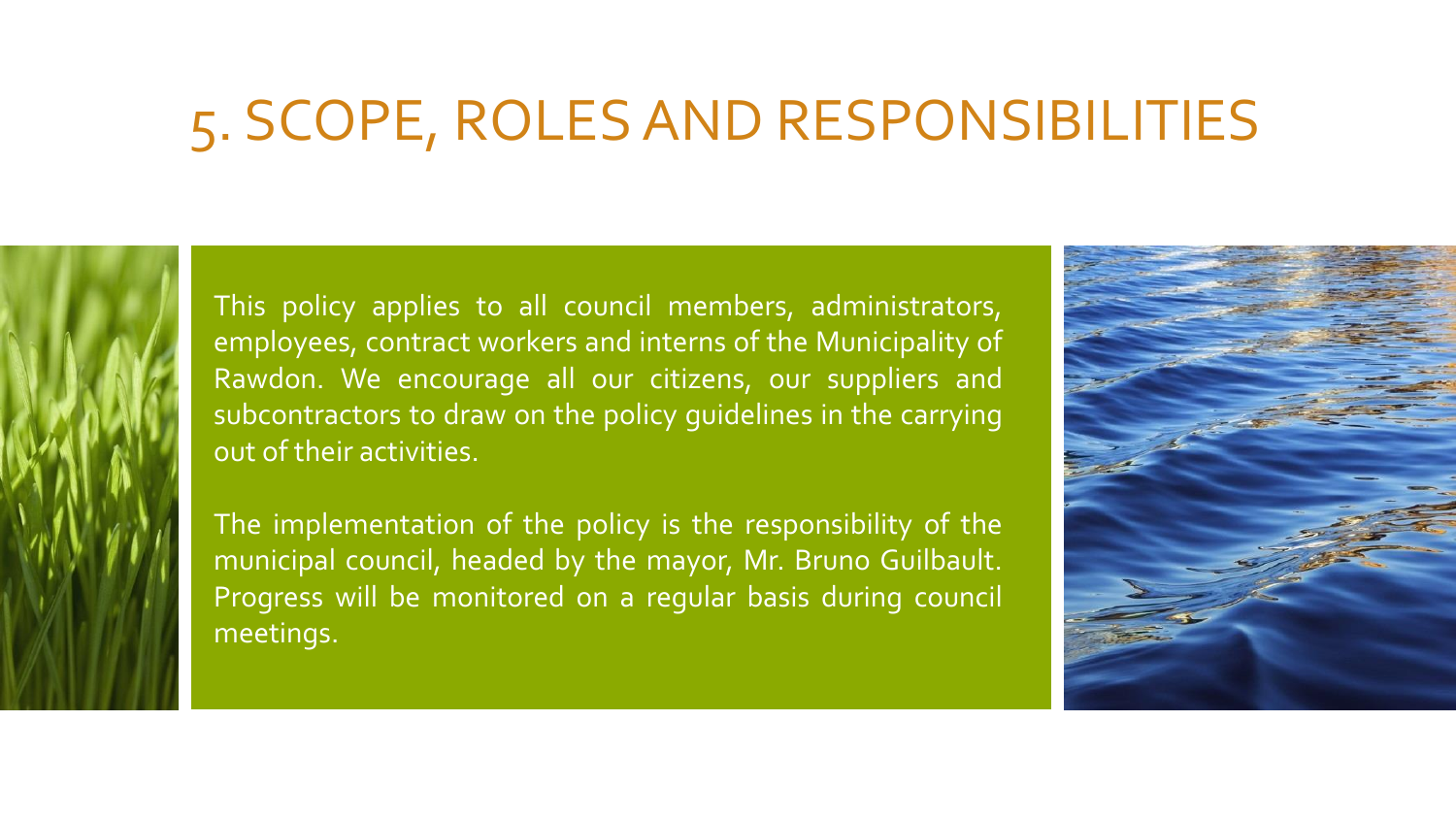#### 6. AUTHORITY AND INCEPTION



The adoption of this policy will be in effect as of April 12<sup>th</sup> 2016. It is part of an update process that is expected in 2020, as part of the framework of development of the 2020-2025 new action plan, or before, as required.